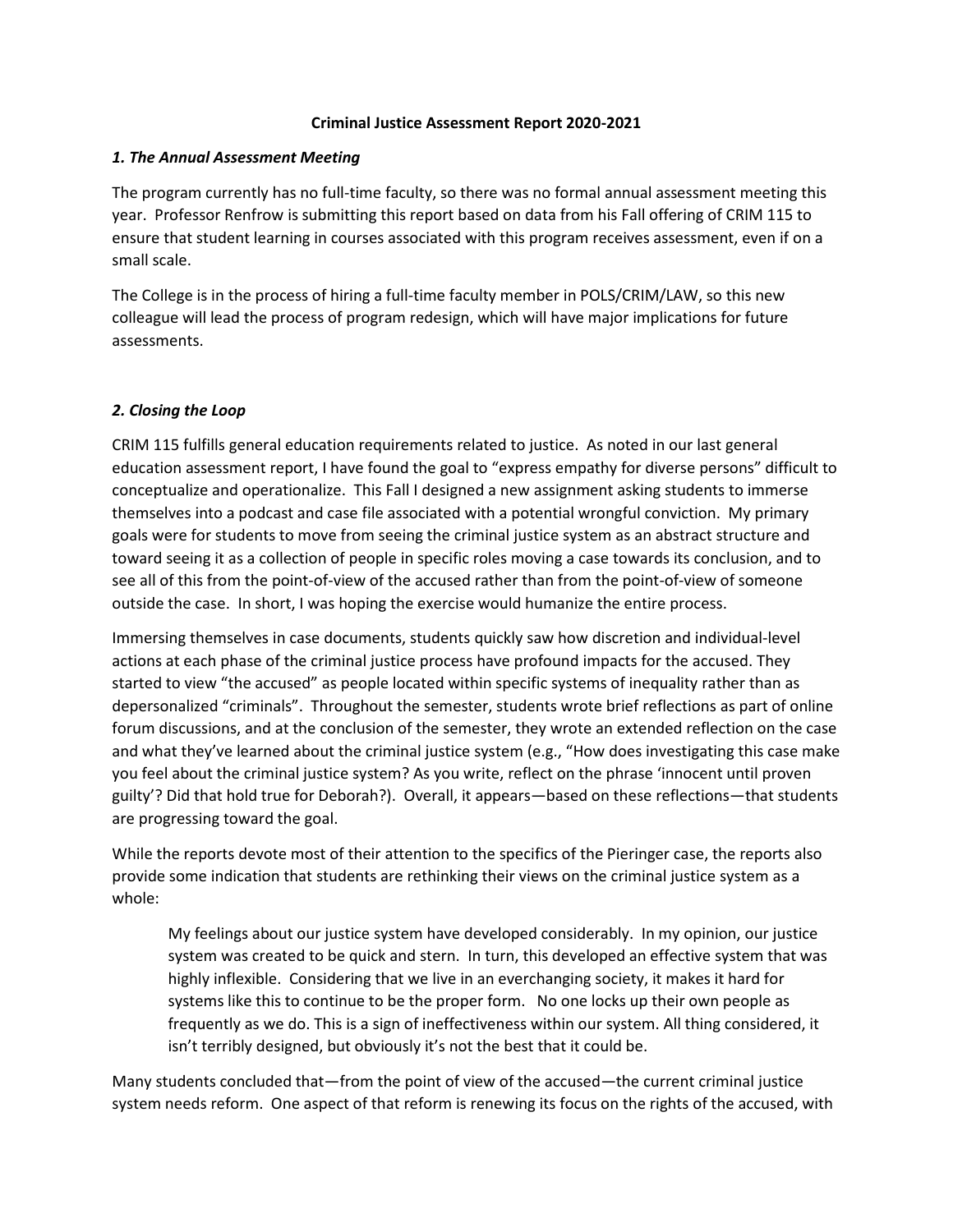the acknowledgement that the current system does not operate free from the inequities found in society more generally:

Our nation is incarcerating more of its people than any other country. Credibility, independence, and objectivity are crucial and necessary conditions for the establishment of an appropriate and effective judiciary and judicial system for the peaceful settlement of disputes. The creation of an accountable and functional system that protects human rights, promotes access to all, and guarantees clear and impartial resolution is a central principle in this nation.

I was especially pleased to see students integrate our other discussions in these critiques. It appears that using a single case helped student to recognize and connect broader themes to their occurrence in the real world. Many students noted, in particular, that the current system may not produce justice for our most vulnerable citizens:

Being touch on crime helped politicians and corporation, yet significantly ostracized and criminalized minorities, especially African Americans. The effects of the war on drugs are still affecting minorities today, with a false sense that notion is wrong with criminal justice system.

These types of reflections suggest that students are beginning to express empathy for other people. Given the level at which students engaged in this assignment, the enjoyment they expressed in taking a deep dive into a specific case, and the quality of their reflections, I plan to continue using the assignment. I will continue to refine the reflection prompt to better align with the language of the learning outcome. As I develop a comprehensive rubric, I will be better able to quantify this outcome. In addition, I will use a different case in the future.

### *3. Examination of Data*

Our second program goal is to "approach criminal justice as a critical social science". We expect students to "be able to apply and critique theories explaining criminal conduct in society". Given that CRIM 115 is the course within our curriculum where students learn criminological theory, we assess this learning goal there using the measurable outcome: "students will be able to apply theories to specific cases". The midterm exam this Fall included the following question designed to assess students' ability to apply theory:

Drawing on the assumptions of Differential Association Theory, Social Control Theory, or Low-Self Control Theory, design an intervention program that should reduce delinquency in our community. (You can focus on our local community here or back at home.) Be sure to address the following issues: *What does your chosen theory assume about the nature of people? What factors does it suggests leads to delinquency? What specific interventions should be implemented to reduce delinquency based on those specific factors?* 

The following rubric was used to evaluate responses:

\_\_\_/2\_\_ **Assumptions about humans**: Differential association assumes that we are generally conformists; Social control and low self-control assume that we are selfish and likely to break norms

\_\_/3\_\_**Factors producing deviance/crime**: varies by theory and some of the following details must be present for chosen theory.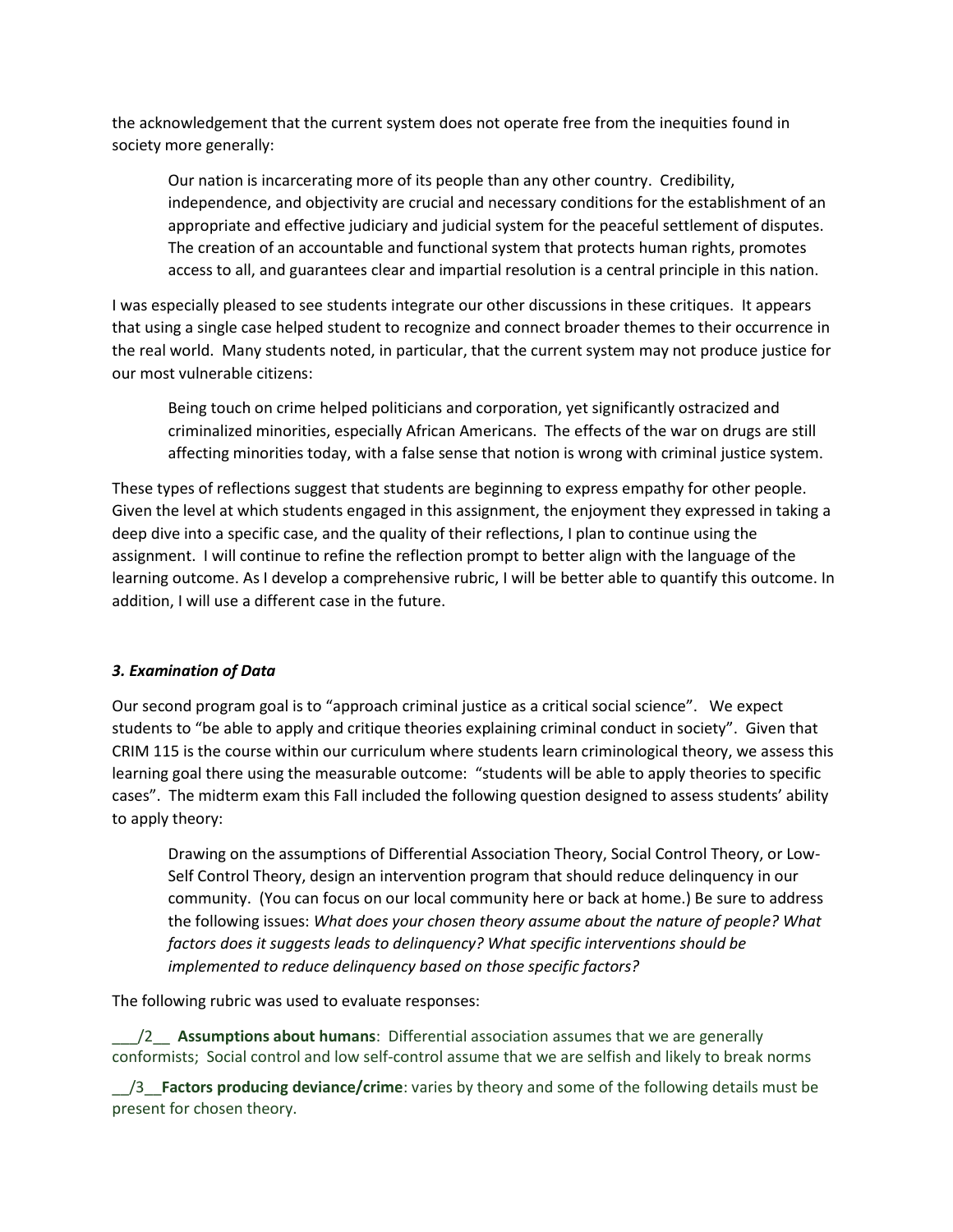· Differential association assumes that all behavior, including crime, is learned (i.e., techniques, motives, justifications are learned), people are criminal when they have excess of definitions; learning takes place through intimate personal associations with others; association characteristics are **duration, frequency, intensity, and priority**

Social control assumes that we are likely to break rules but social bonds with conventional society reduce that tendency; bond elements include belief, commitment, involvement, and attachment.

Low self-control assumes that we are likely to break rules but we develop the ability to delay gratification and reign in our desires early in childhood (by ages 8 to 10); caregivers supervise us, caregivers teach us to recognize deviant behavior by acknowledging when we break rules, and caregivers punish use for rule breaking

\_\_\_/3\_\_**Application**: must explicitly connect factors producing deviance with invention strategies. Simply saying you would create an afterschool program is not sufficient. What specifically would the program entail based on your selected theory?

\_\_/2\_ **Writing and clarity**: must be well-written, grammatically correct, and easy to comprehend

The response was worth 10 points. The average score was 7.83 out of 10 points possible. The grades were distributed as follows:

- A \_7 students
- B \_3 students\_\_
- C 6 students
- D 5 students
- F 0 students

These results indicate that students in this course did well at applying criminological theory to their community. For the most part, we met our goal.

One area where students lost points was by not explicitly stating their theory's assumption about human nature. While the prompt asks for this information, several students did not include it in their response. It is unclear whether students do not know the assumption or if they simply failed to include it. In the future, I will make sure that students are reminded to address this point. I will also devote more time to this point during class discussion where specific theories are introduced and underlying assumptions are identified. A second area where students lost points is in specifying the connection between the factors producing crime and their intervention. Overall, students knew what the theory suggests; however, they did not always identify an intervention consistent with what the theory identifies as delinquency's primary cause. Proposed interventions, instead, tended to focus on peers and education regardless of what the theory suggests. Moving forward, we will spend more time during class discussion making such connections.

# *4. Program Changes*